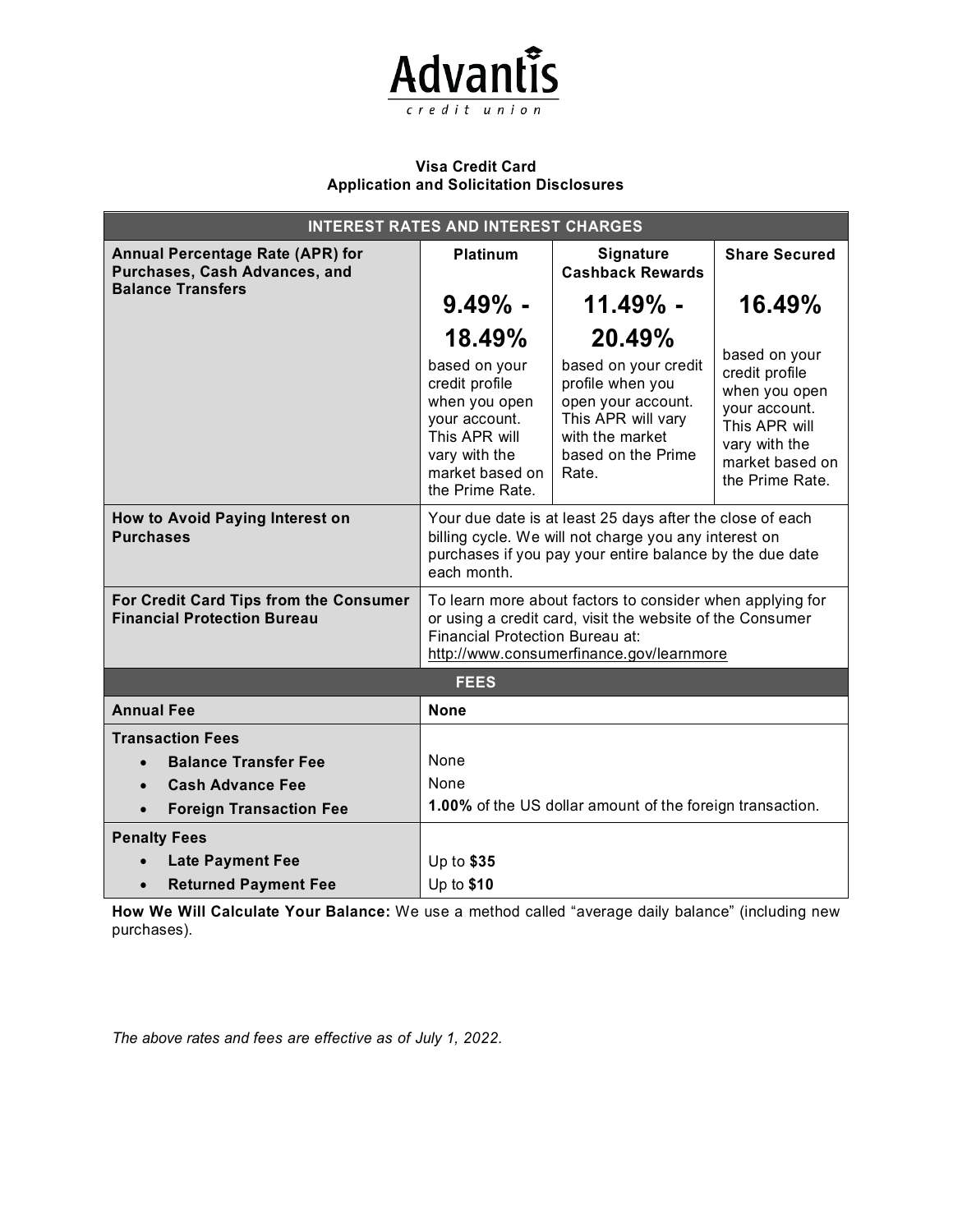# **Visa Credit Card Account Agreement**

**You grant us a security interest in all your shares and deposits, present and future, and all accounts (except Individual Retirement Accounts and Keogh Accounts) with the Credit Union to secure your Account and agree, upon default, the Credit Union may apply all that is secured to pay any amounts due under this Agreement, without further notice to you.** 

This Credit Card Account Agreement ("Agreement") and the Account Disclosures ("Account Disclosure") given to you when you opened your Card account ("Account") will govern your Credit Card and Account issued by Advantis Credit Union ("Credit Union"). In this Agreement, the words "you," "your," "yours," "applicant," and "Borrower" mean any pers on who signs the application for this Account, any joint obligor, guarantor, authorized user, or the person whose name is embossed on the Card. The words "we," "us," "our," and "Credit Union" mean Advantis Credit Union. The word "Card" m eans any one or more credit cards issued under this Account. All terms and conditions apply to Visa Platinum Cards, Visa Platinum Rewards Cards and Visa Share Secured Cards. **If you sign an application for this Account or sign or use any Card or PIN, or allow others to use the Card or PIN, you and they will have accepted this Agreement just as if you and they signed it, and you and they, jointly and severally, will be bound by the following terms and conditions which will govern this Account.**

# **1. You Promise to Pay**

You promise to pay us all amounts, plus any Interest Charges, which arise from use of the Card or Account by you or any other person, and to be jointly and severally liable with such a person, unless such other person does not have actual, implied, or apparent authority for such use, and you received no benefit from the use. You promise to pay us either by check or other form of direct payment or by automatic transfers from shares or by payroll deduction.

# **2. Account Access**

You must sign and activate the Card to use it. Once you have signed the Card, you can use it to buy or lease goods, services, or insurance wherever the Card is honored, up to the full amount of your Credit Line. You may use your Account to get cash advances from us. You may also use your Card to get a cash advance from participating financial institutions and to access your line of credit at automatic teller machines ("ATMs") within participating networks ATMs.

# **3. Credit Line**

If we approve your application, this Agreement will constitute a revolving line of credit for an amount which will be the Credit Line under your Account. We will advise you of the amount of your Credit Line. That amount will be the maximum amount you may have outstanding at any one time. You agree not to attempt to obtain more credit than the amount of your Credit Line. However, if you temporarily exceed your Credit Line, you agree to repay the excess



PO Box 14220 Portland, OR 97293 503.785.2528 800.547.5532 www.advantiscu.org

immediately, even if we have not yet billed you. Obtaining such credit does not increase your Credit Line. We retain the right to increase or decrease your Credit Line at any time. Any increase or reduction in the amount of your Credit Line will be shown on your monthly statement or by separate notice together with any changes in the applicable Minim um Monthly Payments. Your eligibility for this Credit Line is determined by our loan policy and may be terminated at our sole discretion, without demand or notice. You may close your Credit Line at any time by notifying us in writing. If you terminate this Agreement or if we terminate or suspend your credit privileges, the provisions of this Agreement and your liability hereunder shall otherwise remain in full force and effect until you have paid us all sums due us under this Agreement and returned all Cards.

## **4. Minimum Monthly Payment**

We will mail you a statement or notify you an electronic statement is ready to view every month if your Account has a balance. You agree that you will pay each month not less than the minimum monthly payment on or before the due date. The minimum monthly payment will be the greater of \$25.00 or 3.00% of your outstanding balance shown on your statement ("New Balance"). If your outstanding balance is less than \$25.00, you agree to pay the balance in full. You may pay in full for all your purchases and cash advances each month, or you may repay in monthly installments. We can accept late payments or partial payments, or checks, drafts, or money orders marked "payment in full" without prejudice to our rights under this Agreement, which are hereby explicitly reserved. A credit posting from a merchant or reversal of fees does not constitute a minimum payment. The minimum monthly payment may be allocated at the Credit Union's discretion to pay off lower rate balances, such as promotional offers, before higher rate balances, such as cash advances or purchases. From time to time, we may allow you to skip your minimum monthly payment due. If you choose to skip that payment, Interest Charges will continue to accrue in accordance with this Agreement. Payments in excess of the minimum monthly payment will be allocated first to higher rate balances, as applicable. Payments received at: PO Box 14220, Portland, OR 97293, on or before 5:00 PM Pacific Time on any business day will be credited to your Account as of that date; payments received by mail at that address after 5:00 PM Pacific Time or on a weekend will be posted to your Account as of the next business day.

# **5. Security Interest**

**a.** By signing an application or using any Card, to secure your Account, you grant us a purchase money security interest under the Oregon Uniform Commercial Code in any goods you purchase through your Account. If you default, we will have the right to recover any of these goods that have not been paid for through application of your payments in the manner described in Section 4. In addition, you grant us a security interest in all your shares and deposits, present and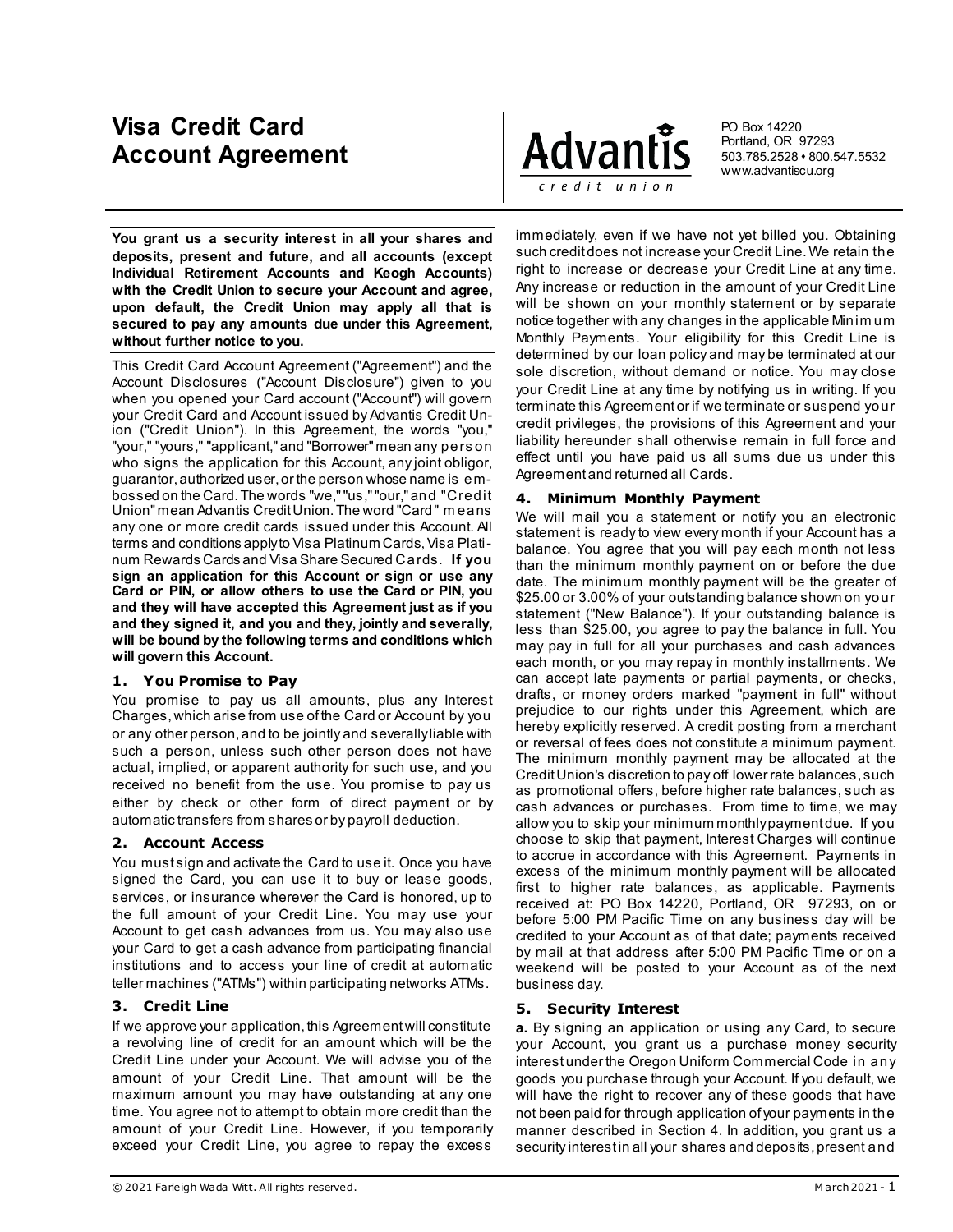future, and all accounts (except Individual Retirement Accounts and Keogh Accounts) with the Credit Union to secure your Account and agree, upon default, the Credit Union may apply all that is secured to pay any amounts due under this Agreement, without further notice to you. **You further agree that collateral securing other loans with the Credit Union (except loans secured by real property) also secures this Account.**

**b.** If you give the Credit Union a specific pledge of shares by signing a separate pledge of shares, your pledged shares will secure your Account. You may not withdraw amounts that have been specifically pledged to secure your Account until the Credit Union agrees to release all or part of the pledged amount.

## **6. Periodic Statements**

Each month, if your outstanding balance exceeds \$1, we will send you a statement showing new purchases, cash advances, payments, and credits made to your Account during the billing period, your Previous Balance, your "Total New Balance," any Interest Charge, and any other charges. Your statement also will identify the remaining Credit Line available and the Minimum Monthly Payment you must make for that billing period and the date it is due. For statement verification purposes, you agree to retain copies of transaction slips resulting from each purchase, each advance, and other transaction on your Account. Unless you notify us of a billing error as described below, you accept your monthly statement as an accurate statement of your Account with us.

#### **7. Circumstances under Which an Interest Charge Will Be Imposed**

The total outstanding balance of purchases, balance transfers, and cash advances in the Account on the closing date of a billing period, including any Interest Charge, will be shown on the Periodic Statement for that billing period as the "New Balance."

#### **a. Cash Advances and Balance Transfers**

We begin charging an Interest Charge on cash advances and balance transfers from the date of each transaction. There is no time period within which to pay to avoid a periodic Interest Charge on cash advances and balance transfers.

## **b. Purchases**

Your due date is at least 25 days after the close of each billing period. An Interest Charge will be imposed on the portion of purchases included in the New Balance that is not paid by the due date. This "grace period" allows you to avoid an Interest Charge on purchases for a billing period. However, if you do not pay the New Balance for purchases within the grace period, your Interest Charge will accrue on any unpaid purchase transactions from the first day of the billing period in which the payment is due.

#### **8. Method Used to Determine the Balance on Which the Interest Charge May Be Computed and Amount of Interest Charge**

The Credit Union figures the Interest Charge on your Account by multiplying the "Average Daily Balance" of purchases, balance transfers, and cash advances for your Account (including current transactions) by the Daily Periodic Rate and multiplying that amount by the number of days in the billing cycle. To get the "Average Daily Balance" we take the

beginning balance of your Account each day, add any new purchases or cash advances, and subtract any paym ents or credits, unpaid Interest Charge and unpaid late charges. This gives us the daily balance. Then, we add up all the daily balances for the billing period and divide the total by the number of days in the billing period. This gives us the "Average Daily Balance." To get the "Daily Periodic Rate," we divide the Annual Percentage Rate in effect for the billing period by 365.

# **9. Periodic Rate and Corresponding Annual Percentage Rate**

## **a. Variable Rate Terms**

The Periodic Rate and corresponding Annual Percentage Rate used to compute the Interest Charge is be set forth in the Account Disclosure that accompanies, and is a part of, this Agreement. The Annual Percentage Rate is divided by 365 to obtain the Daily Periodic Rate. Your Annual Percentage Rate may change based on an index, which is the highest Prime Rate published in *The Wall Street Journal*. The Annual Percentage Rate will change on the first day of each month, based on the index rate as of the last day of the second month prior to the rate change. To determine the Annual Percentage Rate, we add a margin to the index. The amount of the margin for your account is based on your credit profile and will be disclosed on the Account Disclosure that accompanies, and is a part of, this Agreement. The Annual Percentage Rate will never be more than 23.99%. Changes in the Annual Percentage Rate will affect the number of payments you make.

#### **b. Introductory or Promotional Rates**

At our discretion, we may offer you an introductory or promotional Annual Percentage Rate for your Account. Any introductory or promotional Annual Percentage Rate will be subject to the terms of the offer and this Agreement. We will provide you with information on the offer, including the time period the introductory or promotional Annual Percentage Rate is in effect in the Account Disclosure or in other materials that we send to you about the offer after you receive your Credit Card.

#### **10. Conditions under Which Other Charges May Be Imposed**

You agree to pay the following fees and charges on your Account. All fees and charges will be added to your purchase balance and will accrue interest charges at the same rate that applies to your purchase balance.

#### **a. Late Fee**

If any payment is not made on or before 10 days after its due date, you will pay a late fee of to \$25 for the first late payment, and \$35 for any late payments during the following six (6) billing cycles.

#### **b. Returned Item Fee**

If any check, draft, or electronic payment we receive from you as payment for any amount you owe to us is returned to us unpaid, you agree to pay a returned item fee of \$10.

#### **c. Card Replacement Fee**

You will be charged \$8 for each replacement card that is issued to you for any reason.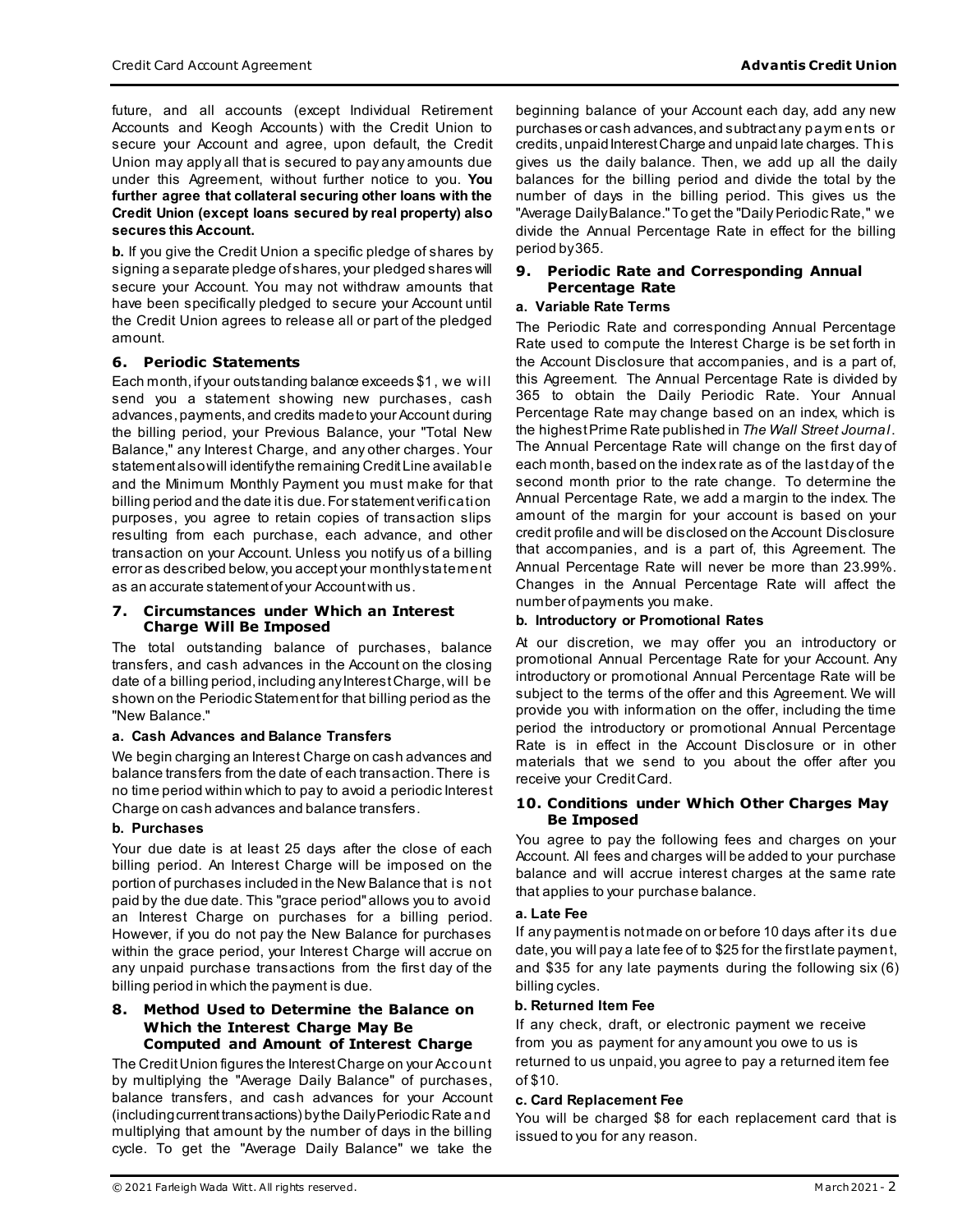## **d. Foreign Transaction Fee**

You will be charged a Foreign Transaction Fee of 1.00% of the transaction amount (in U.S. dollars). This fee applies to any card transaction made at a location in a foreign country, or payable to a merchant located in a foreign country even if you initiate the transaction from within the United States.

#### **e. Attorney's Fees and Costs**

If you default on any part of this Agreement, you agree to pay us all costs to collect your Account, including court cos ts and reasonable attorney fees whether or not there is a lawsuit, and fees on any appeal and fees for bankruptcy proceedings, appeals, and any post-judgment collection services, if applicable. These fees and costs may be added to your Account balance and will bear interest at the Annual Percentage Rate in effect at that time.

## **11. Rewards**

For Rewards Cards, the Rewards Program ("Program") associated with your Account is the reward program established and maintained by the Credit Union with a thirdparty service provider selected by the Credit Union. The Credit Union reserves the right to terminate the Program or to change the terms and conditions of the Program at any time without prior notice. This means the Credit Union may change, among other things, the rules regarding redemption of points or the restrictions on the use of rewards. The Credit Union also has the right to add or delete benefits and services to your Account at any time.

# **12. Conditions of Card Use**

The use of your Card and Account are subject to the following conditions:

#### **a. Use**

Your Card and Account may be used only for valid and lawful purposes. You may not use your Card (i) to make Purchases or obtain Cash Advances for any illegal transaction, or (ii) for any internet or online gambling transactions. If you use your Card for any illegal or prohibited transaction, this Agreem ent also applies to such transaction and you agree to pay any and all amounts related to such transaction pursuant to the terms of this Agreement. We may, at our sole discretion and without warning, restrict the use of or terminate your Card if we notice excessive use of your Card or other suspicious activities or if we reasonably believe the Card is or has been used for one or more illegal or prohibited transactions.

## **b. Ownership of Cards**

Any Card which we supply to you is our property and must be returned to us, or to any person whom we authorize to act as our agent, or to any person who is authorized to honor the Card, immediately according to instructions. You cannot transfer your Card or Account to another person.

## **c. Honoring the Card**

We may decline to honor any transaction for any reason. Neither we nor merchants authorized to honor the Card will be responsible for the failure or refusal to honor the Card or any other credit instrument or device we supply to you. If a merchant agrees to give you a refund or adjustment, you agree to accept a credit to your Account in lieu of a cash refund.

## **d. Currency Conversion/International Transaction Fee**

Purchases and cash advances made in foreign currencies will be debited from your account in U.S. dollars. The exchange rate between the transaction currency and the billing currency used for processing international transactions is a rate selected by Visa from the range of rates available in wholesale currency markets for the applicable Transaction, which rate may vary from the rate Visa receives or the rate mandated by a government or governing body in effect for the applicable Transaction. The exchange rate used on the processing date may differ from the rate that would have been used on the purchase date or cardholder statement posting date.

A fee (FINANCE CHARGE), calculated in U.S. dollars, will be imposed on all foreign transactions, including purchases, cash advances and credits to your account. A foreign transaction is any transaction that you complete, or a merchant completes on your card outside of the United States, with the exception of U.S. military bases, U.S. territories, U.S. embassies or U.S. consulates. The Foreign Transaction Fee is set forth in Section 10.

## **e. Notices and Payments**

All notices will be sent to your address as shown in the application. You agree to advise us promptly in writing if you change your mailing address. All payments should be mailed to us at the remittance address shown on your monthly statements. Payments received at that address will be credited to your Account as of the date received. Written notices and inquiries to us must be sent to:

> Advantis Credit Union PO Box 14220 Portland, OR 97293

## **f. Personal Identification Number**

If we issue you a Personal Identification Number ("PIN") for use with your Card in accessing your line of credit at ATMs, these numbers are issued to you for your security purpos es . These numbers are confidential and should not be disclosed to third parties. You are responsible for safekeeping your PIN. You agree not to disclose or otherwise make available your PIN to anyone not authorized to sign on your Account. To keep your Account secure, please do not write your PIN on your Card or keep it in the same place as your Card.

# **13. Default**

You will be in default under this Agreement if any of the following occur: (a) Any Minimum Monthly Payment is not made when due; (b) You become insolvent, bankrupt, or you die; (c) You violate any part of this Agreement, or any other agreement with us; or (d) If we reasonably deem ourselves insecure with respect to your Account. Upon default, we m ay declare the entire unpaid balance immediately due and payable, and you agree to pay that amount plus any attorney's fees and costs as set forth in Section 10 above, including fees and costs in any appeal or bankruptcy proceeding. We can delay enforcing any right under this Agreement without losing that right or any other right. We will notify you in writing of any such action as soon as practical if it occurs.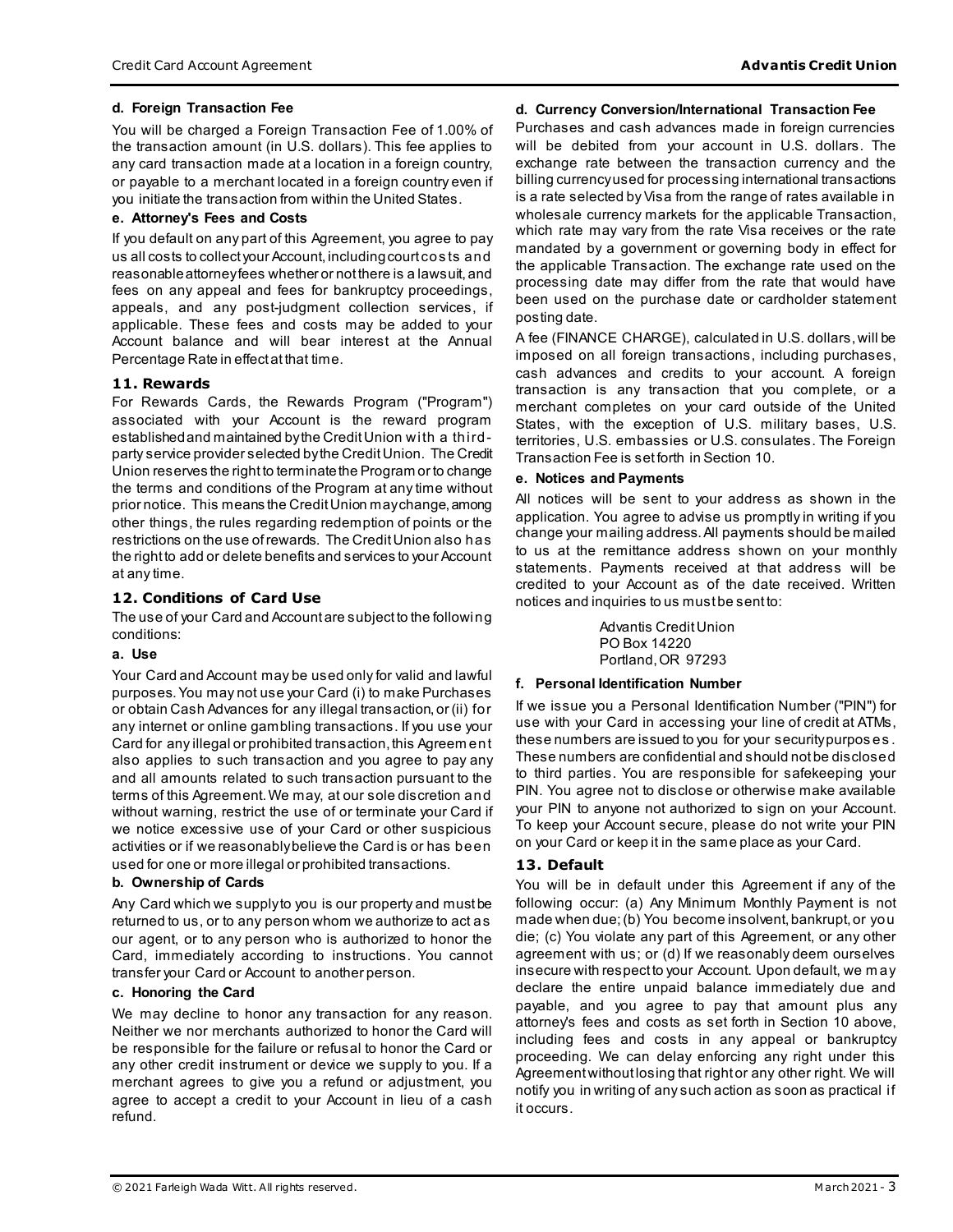# **14. Governing Law**

This Agreement will not take effect until it is approved by us. This Agreement shall be governed by the laws of the State of Oregon.

## **15. Severability**

If any provision of this Agreement is held invalid, the remaining provisions that are severable shall remain in effect.

## **16. Loss or Theft of Card**

You agree to notify us immediately of the loss, or the theft, or the use without your permission, of any Card or other credit instrument or device which we supply to you. You may be liable for the unauthorized use of your card. You will not be liable for unauthorized use which occurs after you notify: Advantis Credit Union, PO Box 14220, Portland, OR 97293, 503.785.2528, orally or in writing of loss, theft, or possible unauthorized use. You will not be liable for unauthorized us e of your Card if you were not negligent or fraudulent in handling your Card. In any case, your liability shall not exceed \$50.

#### **17. Credit Information/Financial Statements**

You authorize us to release information to others (e.g., credit bureaus, merchants, and other financial institutions) regarding the status and history of your Credit Line. You agree to provide us, at any time we deem necessary, with a current financial statement and/or updated credit information upon request. We may investigate your credit directly or through a credit reporting agency.

## **18. Amendments**

We reserve the right to change any terms or conditions of this Agreement at any time, to the extent permitted by applicable law. We will notify you of the changes to this Agreement as required by law.

#### **19. Billing Errors Notice, Your Credit Card Billing Rights**

Keep this document for future use. This notice tells you about your rights and our responsibilities under the Fair Credit Billing Act.

*What to Do if You Find a Mistake on Your Statement.* If you think there is an error on your statement, write to us at: Advantis Credit Union, PO Box 14220, Portland, OR 97293. In your letter, give us the following information:

- Account information: Your name and account number.
- Dollar amount: The dollar amount of the suspected error.
- Description of problem: If you think there is an error on your bill, describe what you believe is wrong and why you believe it is a mistake.

You must contactus:

- Within 60 days after the error appeared on your statement.
- At least 3 business days before an automated payment is scheduled, if you want to stop payment on the amount you think is wrong.

You must notify us of any potential errors in writing. You may call us, but if you do, we are not required to investigate any potential errors and you may have to pay the amount in question.

*What Will Happen After We Receive Your Letter.* When we receive your letter, we must do two things:

1. Within 30 days of receiving your letter, we must tell you that we received your letter. We will also tell you if we have already corrected the error.

2. Within 90 days of receiving your letter, we must either correct the error or explain to you why we believe the bill is correct.

While we investigate whether or not there has been an error:

- We cannot try to collect the amount in question or report you as delinquent on that amount.
- The charge in question may remain on your statement, and we may continue to charge you interest on that amount.
- While you do not have to pay the amount in question, you are responsible for the remainder of your balance.
- We can apply any unpaid amount against your credit limit.

After we finish our investigation, one of two things will happen:

- *If we made a mistake:* You will not have to pay the amount in question or any interest or other fees related to that amount.
- *If we do not believe there was a mistake:*You will have to pay the amount in question, along with applicable interest and fees. We will send you a statement of the amount you owe and the date payment is due. We may then report you as delinquent if you do not pay the amount we think you owe.

If you receive our explanation but still believe your bill is wrong, you must write to us within 10 days telling us that you still refuse to pay.

If you do so, we cannot report you as delinquent without als o reporting that you are questioning your bill. We must tell you the name of anyone to whom we reported you as delinquent, and we must let those organizations know when the matter has been settled between us. If we do not follow all of the rules above, you do not have to pay the first \$50 of the amount you question even if your bill is correct.

*Your Rights if You Are Dissatisfied With Your Credit Card Purchases.*If you are dissatisfied with the goods or s ervices that you have purchased with your credit card, and you have tried in good faith to correct the problem with the merchant, you may have the right not to pay the remaining amount due on the purchase. To use this right, all of the following must be true:

1. The purchase must have been made in your home state or within 100 miles of your current mailing address, and the purchase price must have been more than \$50. (Note: Neither of these are necessary if your purchase was based on an advertisement we mailed to you, or if we own the company that sold you the goods or services.)

2. You must have used your credit card for the purchase. Purchases made with cash advances from an ATM or with a check that accesses your credit card account do not qualify

3. You must not yet have fully paid for the purchase.

If all of the criteria above are met and you are still dissatisfied with the purchase, contact us in writing at the above addres s.

© 2021 Farleigh Wada Witt. All rights reserved. M arch 2021 - 4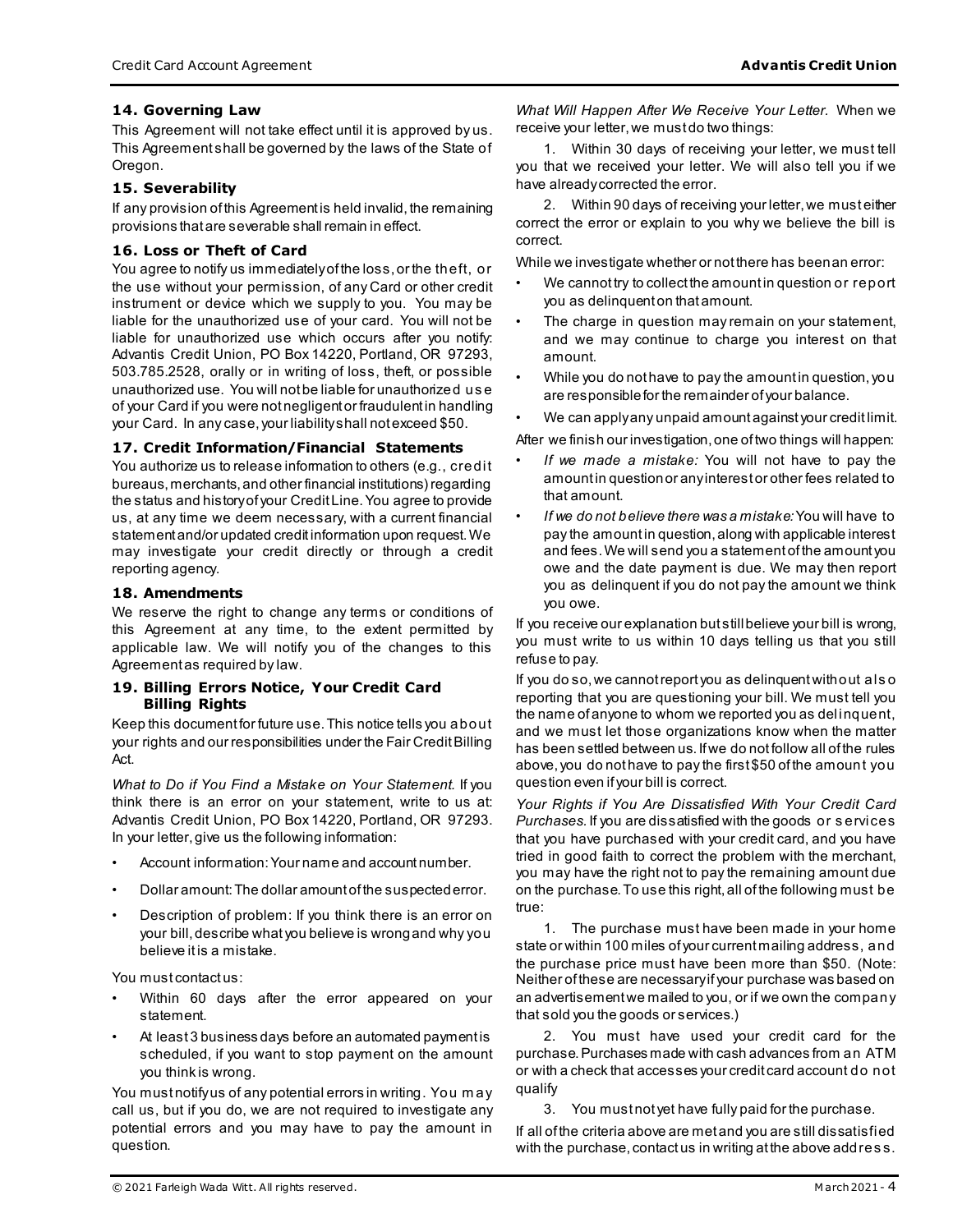While we investigate, the same rules apply to the disputed amount as discussed above. After we finish our investigation, we will tell you our decision. At that point, if we think you owe an amount and you do not pay, we may report you as delinquent.

#### **20. Acknowledgment**

You understand and agree to the terms and conditions in this Agreement and the Fair Credit Billing Notice. You acknowledge that you have received a copy of this Agreement, the Account Disclosure, and the Fair Credit Billing Notice. This Agreement is a final expression of the agreement between you and the CreditUnion.